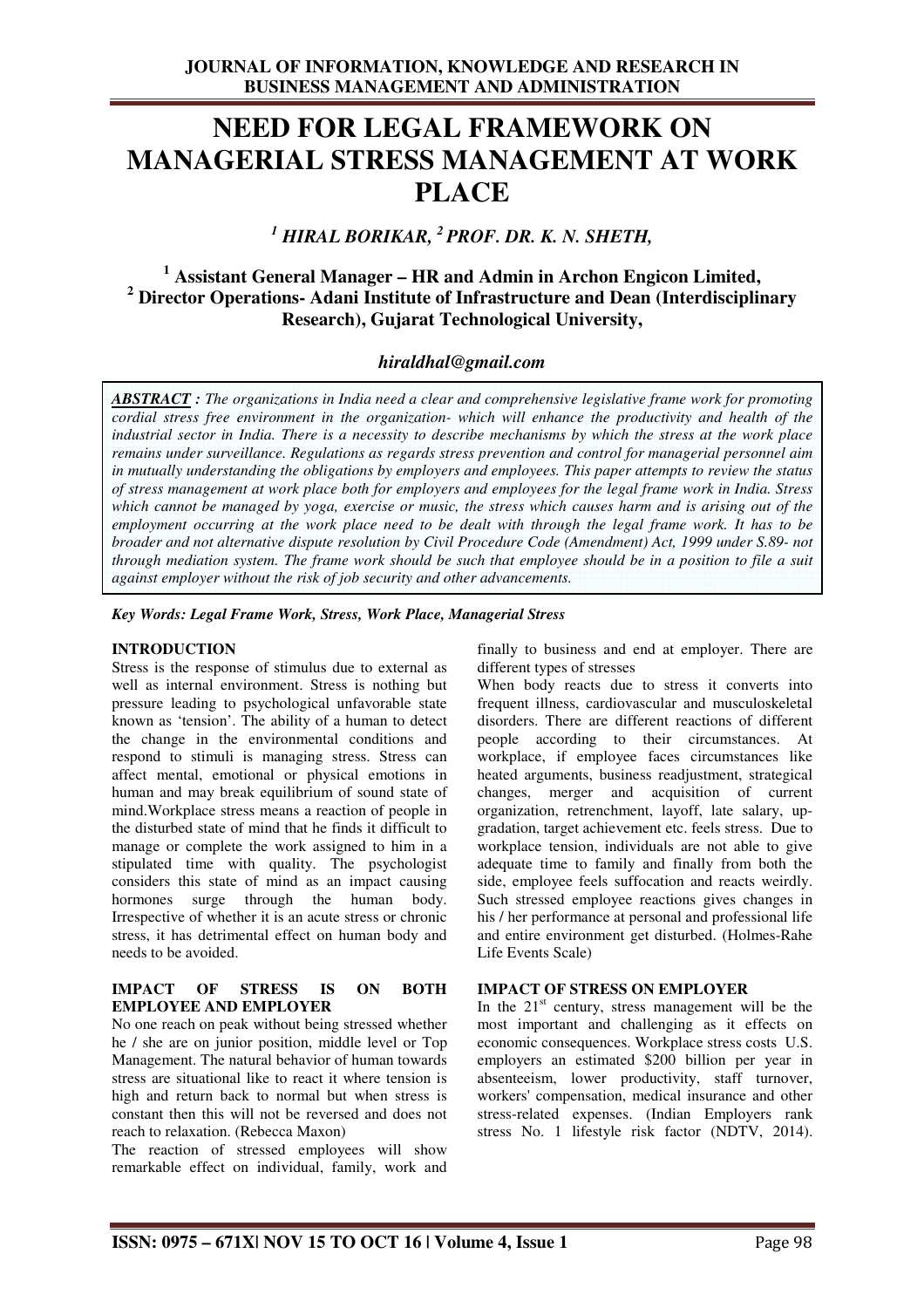## **JOURNAL OF INFORMATION, KNOWLEDGE AND RESEARCH IN BUSINESS MANAGEMENT AND ADMINISTRATION**



#### **GENERAL MANAGEMENT OF STRESS**

Individuals, adopt some of following ways types to manage and reduce their stress level:

- Take deep breath,
- Schedule for day for energy and focus,
- Eat right and sleep well,
- Identification of self-imposed stress,
- Meditations and Prioritize the priorities

Some of the practices adopted by employers to create happening working environment like:

- Flexible working hours
- Five days a week.
- commutation facility
- work family program,
- Canteen for hygienic and healthy food
- Health club,
- Gymnasium,

•

Stress management training sessions etc. (Rebecca Maxon)

#### **BROAD OBJECTIVE OF PRESENT INVESTIGATION**

• To determine the present situation of the stress among the employees of the level of manager and above

• To determine the need for legal frame work for managerial stress at the work place by making literature survey and

• To find primarily the research gap if any in this area •

#### **LITERATURE REVIEW**

At international level it has been observed that:

 "There is less stress in developing countries than in developed countries."

This may be due in part to increased consumerism and the growing influence of advertisers who "try to convince the consuming public that a want is a need." In developing countries, the sense of values are different, the value of family and nation is much stronger. In developed nations, they emphasis on what is possessed or how much money is earned. (Rebecca Maxon)

A Study of "Banking Organizations" describes adequate explanation of stress and its nature, dimensions, causes, manifestations and coping up strategies. It was observed that most of the employees experience medium to high level of stress at work.

It has been revealed during the study in banking industries, role stagnation, inadequacy of role authority and role erosion were the main reason of job stress. (FarooqAsha2003)

As per research by New York-based Families and Work Institute found 41 percent of staff who responded to a survey on workplace stress reported experiencing stress "often" or "very often" on the job.

Mills notes that there are many relaxation skills including the use of music, meditation, diaphragmatic breathing exercises, aerobic exercise, muscle relaxation and imagery. Many of these techniques can be learned through books and video- and audiotapes such as those that the Wellness Center makes available to students, faculty and staff through its stress lab.

According to techniques used by psychiatrists and other professional counselors, Cognitive techniques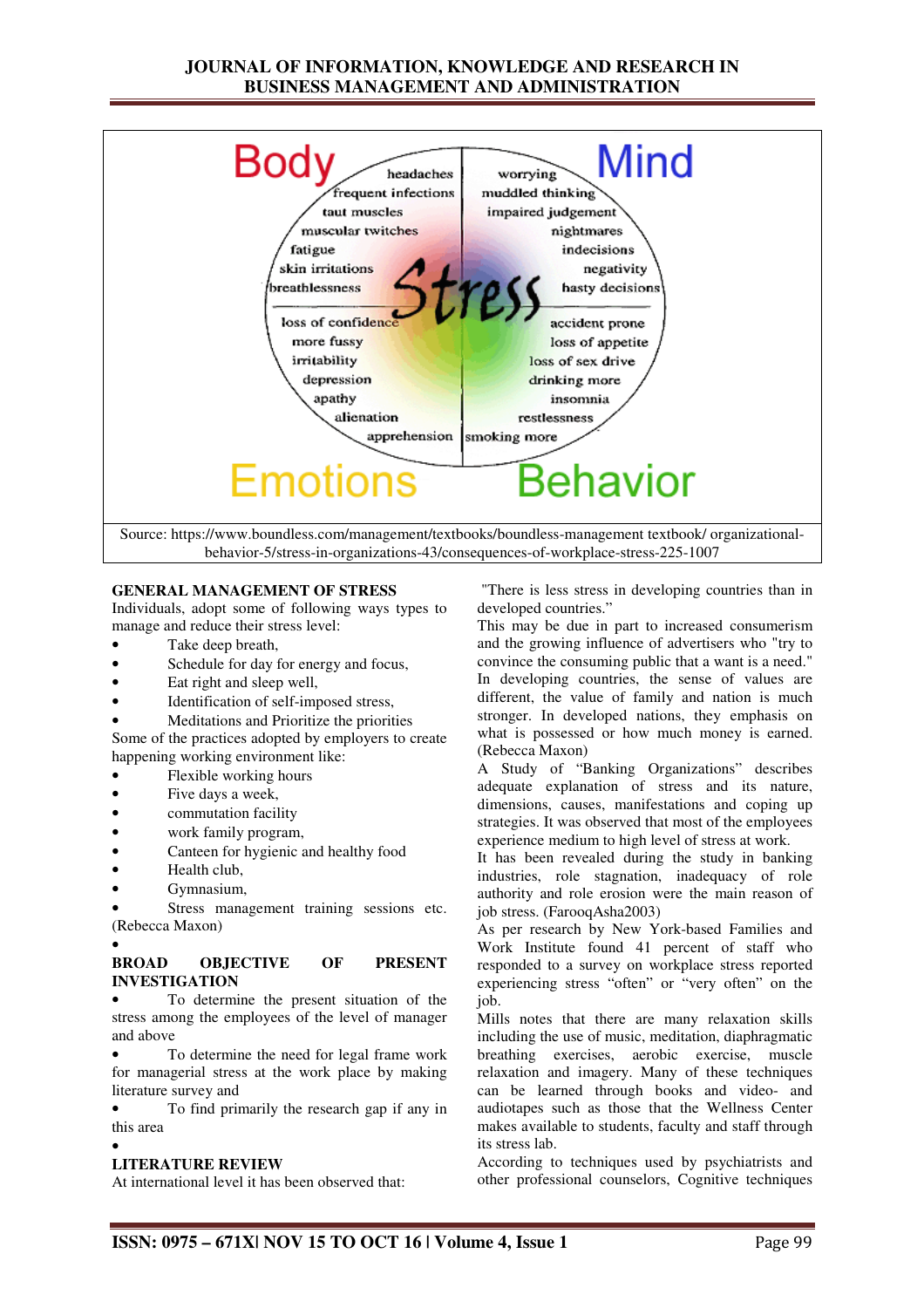## **JOURNAL OF INFORMATION, KNOWLEDGE AND RESEARCH IN BUSINESS MANAGEMENT AND ADMINISTRATION**

help people monitor their thinking, identify "unrealistic" negative thoughts and replace those thoughts with more positive coping statements. Develop communication skill and to learn how to speak about own needs and wants and how to give positive and negative feedback to others. These, help reduce negative moods such as anxiety and depression. They also are helpful when teaching individuals to manage their own angry reactions to people and situations (Mills).

Stress in the workplace is becoming a major concern for all teachers, headmasters and government. By providing teachers with safe working environments, increased education standard, decrease in absenteeism, increased school's enrolment, reduced drop-out rate, improved teachers morale, decrease in compensation claim and reduction in workplace accidents. (Dr. S.S.Jeyaraj)

Samples of individual and situational factors which will facilitate to cut back the results of nervewracking operating conditions like Balance between work and family or personal life,support network of friends and coworkers,relaxed and positive outlook.( Shri. Jagdish Prasad Jabarmal of Tibrewala University)

During the study he found world spirituality has revolutionaries in the paradigms of newline human resource development in corporate sector. Newline Several studies have observed that the workplace environment is newline polluted with pessimistic tendencies such as distrust, jealous, hatred, greed, newline unhealthy competition, and so on. This situation has led to erosion of values and the time is to ripe to think of those spiritual attributes like to improve the newline quality of an individual in terms of behavior, attitude, character, newline understanding and so on. (Hegde Mohandas)

The highly competitive banking industry has levied varied role requirements on employees resulting into stress. This study, thus, aims at an exploration of the sources of role stress at commercial banks, identifying the coping strategies used by the employees, assessing whether the employees can be segmented on the basis of their role stress experiences, examining the determinants of role stress based employee segments, proposing a comprehensive model for role stress phenomenonat commercial banks. The objectives have been met by an empirical study of the phenomenon of role stress of a sample of employees of commercial banks. The theoretical and policy implications of the findings of thestudy have been discussed which can facilitate the understanding and management of role stress at banks. (Arti Devi)

According to their research, Employees are severely stressful due to role overload, inter-role distance and role stagnation stresses, while as they are relatively less stressful on role ambiguity, personal inadequacy and self-role distance variables of role stress, coping behavior vary across groups of employees

categorized on diverse organizational and background factors. The findings imply that in the banking sector there is a great scope for improvement in the stress scenario in general and employees' coping practices in particular. (Farooq Ahmad)

#### **SUMMARY : NEED FOR LEGAL FRAME WORK**

The legal frame work for managing stress for managerial personnel in organizations in India is a need today. The organizations need a clear and comprehensive frame work for promoting "stress less environment".

The investigation on stress management causes of stress, mitigation methods of stress have been made through the literature overview. Literature study clearly state that in India and other countries, research cover all the areas of workplace stress like Body, Mind, Behavioral and Emotional and endeavor to find suitable solution to reduce the stress by through different notions like gumming, counseling, spiritually but not by means of legal tool. The legislative action for proper management of stress is one of the crucial and currently prevailing major issues of corporate world and similarly related to young generation of society. Stress is not limited to a person who is facing it but also affected to all concerns that are around him/her.

At present no legal frame work exists to prevent and control the stress at workplace. In absence of the legislation the employees find it very difficult to manage the stress at workplace. The employees either surrender themselves or find suitable other job. As such for the proper administration of justice a sound legal frame work must exist.

#### **BROAD VISION - LEGAL FRAME WORK**

The legal frame work should broadly define the broad categories of Managerial stress which can be monitored by legal mechanism starting from mediation. The stresses which cannot be managed by Yoga, music or exercise, are defined as managerial stress to be managed legally. The stress which causes harm arising out of the employment leading to Blood pressure, headache, body ache, acidity, anxiety and loss of appetite are the part of managerial stress. Managers and Senior managers and up to the level of Chief Executive officer face the conditions of over work, lack of autonomy and job insecurity

The stress can be measured and quantified. Beyond certain level, the stress needs to be monitored predominantly on the employers. The legal frame work should be such that it is comprehensive not for the organizations but also for the lawyers in educating and training so that good corporate governance can be achieved. The frame work must be such that it strongly leads stewardship role in Government-Probably Ministry of Industries It should cover following aspects: